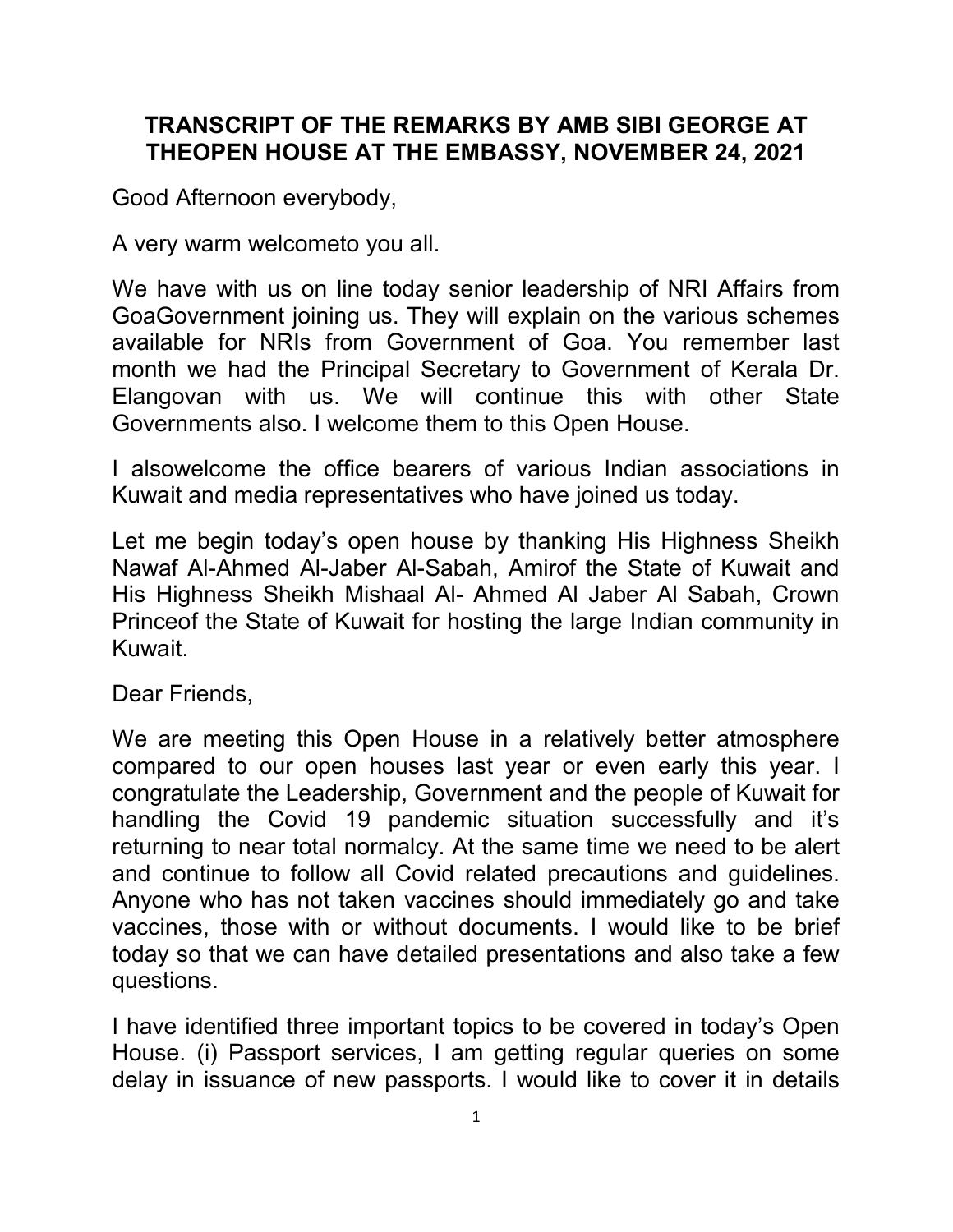and give some updates. We will have a presentation on this. The preverification is made mandatory, so most cases are getting referred to the respective police authorities back home. My recommendation is please do not wait for last minute to submit passports, please keep renewing it at least three months before the expiry of passport or residence permit. (2) Visas: We have started issuing tourist visas to Kuwaitis. No visa is required for diplomatic and official passports. Tourist visas we are issuing on the same day or next day. I would like to have more Kuwaitis to travel to India for tourism and business. I would like each one of Indians in Kuwait to invite and persuade our Kuwaiti friends to visit India. We will issue visas on the same day. (3) The third issue is that of Covaxin. I am getting mails from India requesting me to expedite recognition of Covaxin as an approved vaccine for entry to Kuwait. I wanted to brief that this is a work in progress and that we are following up regularly with the authorities. Now that it has been recognized by WHO we are expecting a favorable decision on this. At the Embassy we have launched a registration drive to get more information on this.

We will have a detailed presentation by my colleague Dr. VinodGaikwad, First Secretary on the activities of the Mission and on each of the three issues that I mentioned.

Earlier this month, our community representatives in Kuwait had ainteractive session with Secretary (CPV & OIA) Shri Sanjay Bhattacharya who was on a short visit to Kuwait. He also visited the passport center and the shelter. The issues raised with him included travel Restrictions from India due to less number of airline seats; high Airfare charged by many Airlines to travel from India to Kuwait; Problems faced by Indian Doctors and nurses in Kuwait on degree equalization; corruption and exploitation of Indian nurses at the Recruitment stage in India which has become a stumbling block in direct recruitment of nurses to Kuwait; Illegal channels of recruitment of domestic workers and labourers particularly in Andhra Pradesh; need for early accreditation of engineering institutions by NBA; issues faced by Chartered Accountants; and support for Special Needs